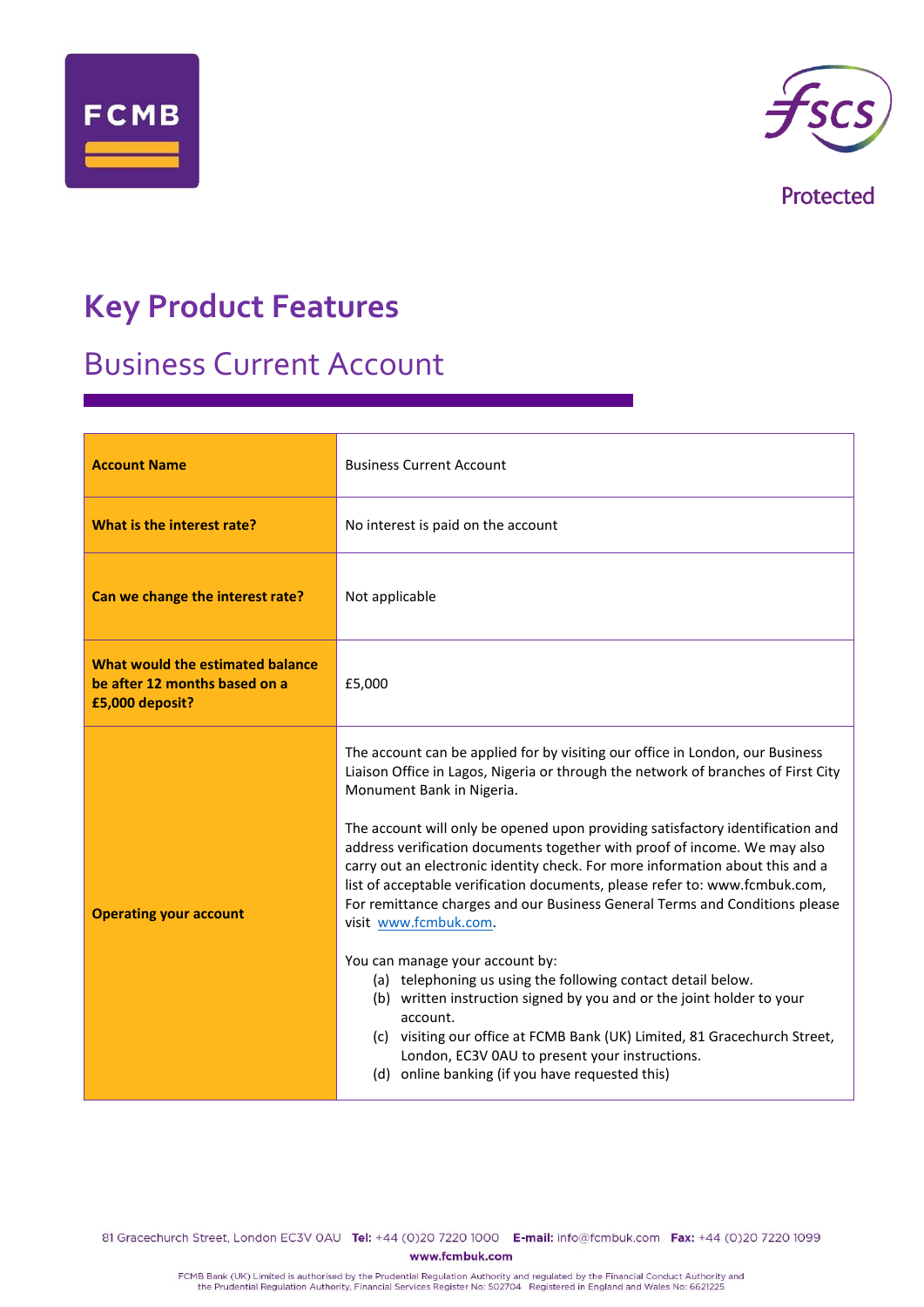| Can I withdraw money?         | You may make withdrawals and deposits at will by electronic transfer only                                                                                                                                                                                                                                                                                                                                                                        |
|-------------------------------|--------------------------------------------------------------------------------------------------------------------------------------------------------------------------------------------------------------------------------------------------------------------------------------------------------------------------------------------------------------------------------------------------------------------------------------------------|
| <b>Additional information</b> | We will not deduct tax from the interest you receive. You are responsible for<br>paying any tax due to HM Revenue and Customs (HMRC). For more<br>information go to gov.uk/apply-tax-free-interest-on-savings.<br>It is however your responsibility to ensure that tax is paid as appropriate in<br>your country of residence. To find out more, visit the HMRC site<br>https://www.gov.uk/income-tax or consult your accountant or tax advisor. |

### Further information

| Am I covered by under the Financial<br><b>Services Compensation Scheme?</b> | If FCMB Bank (UK) Limited goes into default and so cannot repay your savings,<br>the FSCS refunds savings up to £85,000. You won't have to do anything. Find<br>out more in the FSCS information sheet we have sent you (or request another<br>copy by contacting us on the numbers below). The information sheet shows<br>how customers' money is refunded when they save directly with the bank or<br>building society. |
|-----------------------------------------------------------------------------|---------------------------------------------------------------------------------------------------------------------------------------------------------------------------------------------------------------------------------------------------------------------------------------------------------------------------------------------------------------------------------------------------------------------------|
| What if I change my mind?                                                   | You have a 14-day cooling-off period from when FCMB Bank (UK) Limited<br>receives your initial deposit. If you wish, you may change your mind and close<br>your Business Current Account within 14 days without notice, charge or loss of<br>interest.                                                                                                                                                                    |
| <b>Additional information</b>                                               | Our Business General Terms and Conditions apply. These can be viewed<br>through our website at http://www.fcmbuk.com/<br>Notification of interest rate changes will be provided in accordance with our<br><b>Terms and Conditions</b>                                                                                                                                                                                     |

# Additional Information

#### **SME Minimum / Maximum Balances**

Minimum Deposit / Balance  $E_5$ ,000 / \$5,000 /  $\epsilon$ 5,000 Maximum Deposit / Balance  $E_5M / $5M / 65M$ 

#### **Corporate Minimum / Maximum Balances**

Minimum Deposit / Balance £75,000 / \$100,000 / €100,000 Maximum Deposit / Balance None

- **Minimum Age:** All sole traders/directors/members and shareholders must be aged 18 or over.
- **Currency Denomination:** The account is available in Sterling, US Dollars or Euros.

81 Gracechurch Street, London EC3V 0AU Tel: +44 (0)20 7220 1000 E-mail: info@fcmbuk.com Fax: +44 (0)20 7220 1099 www.fcmbuk.com